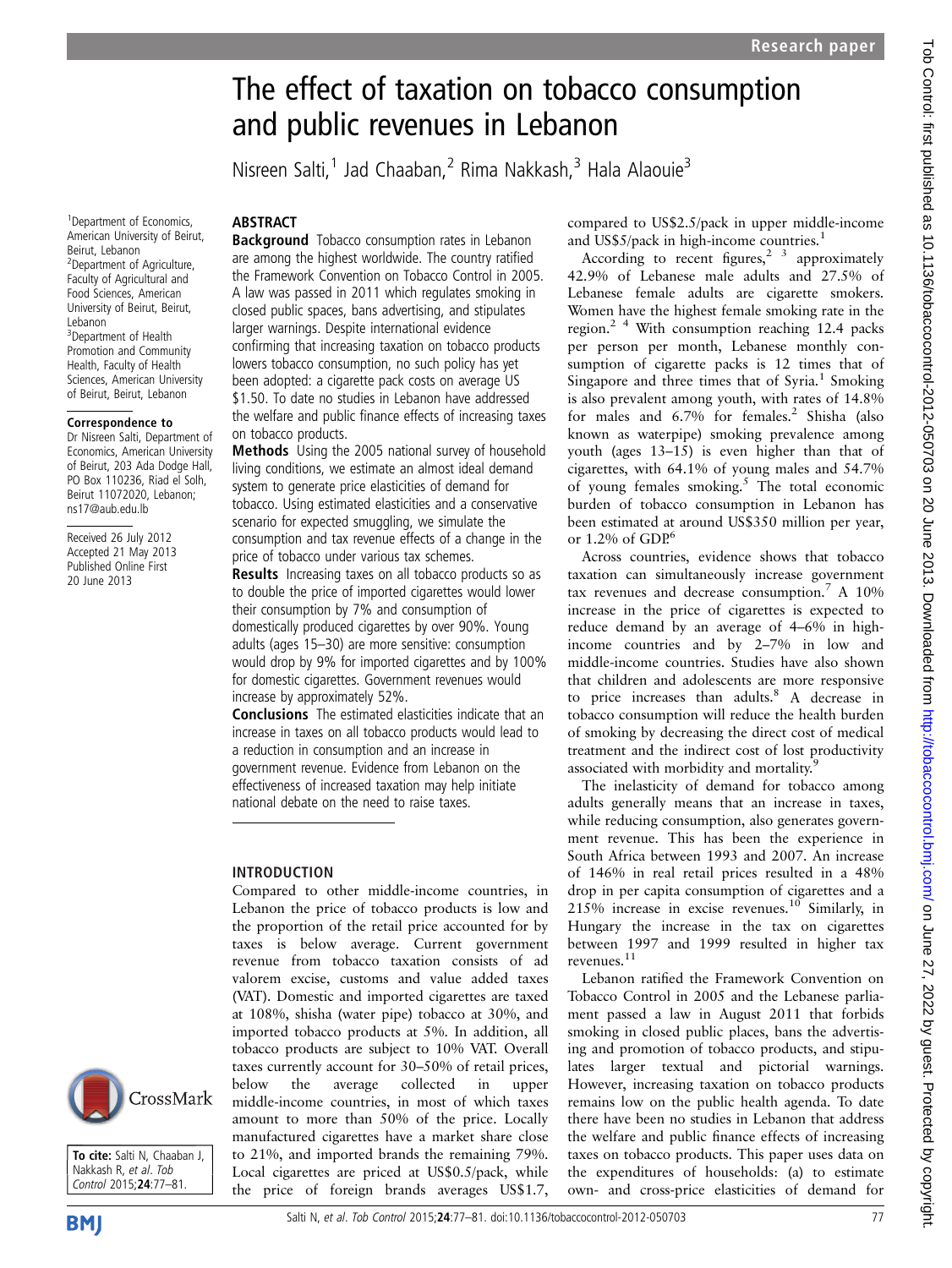tobacco products; (b) to simulate, for a variety of tax rates, change in consumption; and (c) to estimate the resulting change in government revenue.

### METHODS

We use an almost ideal demand system (AIDS) model to estimate own- and cross-price elasticities of demand for tobacco-related products. We use the detailed expenditure data collected in the expenditure module of the 2005 Household Living Conditions Survey for Lebanon to estimate the characteristics of demand and spending for different household expenditure categories. The survey does not include price data, but does contain a price index for each of five categories of goods and services for each of the six Mohafazas (provinces) of Lebanon. The index is calculated by the Central Administration for Statistics for the purpose of quantifying regional differences in prices by category of goods and services. We use this regional variation in the price indexes across Mohafazas to estimate own- and cross-price elasticities of demand.

In the context of the regulated market for tobacco in Lebanon, where tobacco products have uniform pricing across all regions, we use variations in the regional price indexes for other categories of consumption goods and services to estimate elasticities, assuming any differences in the consumption baskets across regions result from differences in relative prices. Once we have estimated price elasticities of demand, we can simulate the effect on quantity demanded of increases in the tax rate on tobacco products. We use a methodology similar to that of Salti and Chaaban<sup>12</sup> where we estimate the change in household expenditure following the change in prices brought about by the tax. The methodology consists of estimating own- and crossprice (Hicksian) elasticities of demand, by evaluating the changes in quantities given the differences in price levels.

### Data and empirical strategy

The 2005 survey of household living conditions was administered by the public statistical agency (The Central Administration of Statistics). The sample design was nationally representative with a large sample size. Four survey forms were used in the multi-purpose survey: two daily expenditure forms, another expenditure form and a 'household characteristics and living conditions' form. Data on household characteristics and living conditions were collected from 13 003 households, while expenditure data were collected from a subsample of 7431 households. In diary questionnaires, the main respondent as well as every household member above 15 years of age reported all expenditures that occurred over 2 weeks. Expenditure on non-food items was collected for the previous 3 months or the previous year depending on the type of commodity. Due to data confidentiality constraints, individual prices and quantities were not made available to researchers, however total expenditure for each consumption category was provided. Also, Paasche price indexes for each of the six Mohafazas and for each major expenditure category were made available. In our empirical model below, we present a simple technique for dealing with this limited price information, by relying on spatial price variations to estimate demand parameters.

The AIDS developed by Deaton and Muellbauer<sup>13</sup> is one of the most widely used techniques to estimate demand systems in the economic literature. It provides a practical way of modelling expenditures with several commodities and satisfies basic economic assumptions on consumer behaviour. It is also simple and straightforward to use. The AIDS model has been employed to estimate elasticities of demand for tobacco products in other

countries, including Vietnam,<sup>14</sup> Poland<sup>15</sup> and the UK.<sup>16</sup> Technical details on the empirical model specification are available from the authors.

### RESULTS

Our study focuses on the household consumption of tobacco products, comprising mainly imported cigarettes, local cigarettes and shisha tobacco. Total spending on these products reached US\$553 million in 2010, with US\$512 million spent on 307 million packs of imported cigarettes (table 1).

The government of Lebanon currently applies three taxes to tobacco products: an excise tax on imports (108% for imported cigarettes, 30% for shisha tobacco) and on local cigarettes (108% on factory prices); a 5% customs tax on imported tobacco products; and 10% VAT on all local and imported tobacco. The customs tax is applied on the price including the excise tax, and the VAT is applied on the price including both the excise and, when applicable, the customs tax. Note that the excise rate per pack of cigarettes in Lebanon is still below the minimum excise burden found in most comparable countries.<sup>17</sup>

Within the context of the high smoking prevalence in the country, the Lebanese government currently collects approximately US\$230 million per year in tobacco tax revenue. This excludes profits accrued by the national public tobacco production and trade monopoly (the Regie) and is affected by crossborder smuggling, which is estimated at 22.5% of national consumption expenditure.<sup>1</sup>

To simulate the impact of increasing the price of tobacco products on national consumption and public revenue, we estimated the relevant own- and cross-price demand elasticities for the above-mentioned products (table 2). The elasticities are derived from the AIDS model parameter estimates (technical

| Consumption, taxation and government revenue<br>Table 1 |                     |                               |                    |
|---------------------------------------------------------|---------------------|-------------------------------|--------------------|
|                                                         | Local<br>cigarettes | <b>Imported</b><br>cigarettes | Shisha<br>tobacco* |
| Retail price/pack, US\$†                                | 0.5                 | 1.67                          | 2.00               |
| Quantity (in packs)‡                                    | 81 500 000          | 306 800 000                   | 294 000            |
| Total expenditure                                       | US\$40 750 000      | US\$512 356 000               | US\$588 000        |
| Tax value per pack, US\$§                               |                     |                               |                    |
| Excise                                                  | 0.24                | 0.75                          | 0.40               |
| Customs                                                 | 0.00                | 0.03                          | 0.07               |
| <b>VAT</b>                                              | 0.02                | 0.07                          | 0.13               |
| Total tax value/<br>pack                                | 0.26                | 0.86                          | 0.60               |
| Tax percentage of<br>retail price                       | 52%                 | 51%                           | 30%                |
| Government revenue                                      |                     |                               |                    |
| Excise                                                  | US\$19 235 000      | US\$195 780 000               | US\$100 000        |
| Customs                                                 |                     | US\$9 064 000                 | US\$17 000         |
| <b>VAT</b>                                              | US\$1 781 000       | US\$18 128 000                | US\$33 000         |
| Total                                                   | US\$21 016 000      | US\$222 972 000               | US\$150 000        |

\*A pack of shisha tobacco typically contains 50–250 g of tobacco. The tobacco is commonly packed in cardboard boxes of various sizes, but is also sold in jars and tin cans.

†The retail price per pack is obtained from interviews conducted with key informants by the authors.

‡The total quantity consumed per product is calculated based on the household survey and Chaaban et al.<sup>6</sup>

§The tax value per pack is based on the import cost, insurance and freight (CIF) prices for imported tobacco products (obtained from the Customs Administration at the Ministry of Finance) and the factory prices for local tobacco (obtained from the Regie at the Ministry of Finance).

¶The total tax refers to the combination of excise, custom and VAT taxes.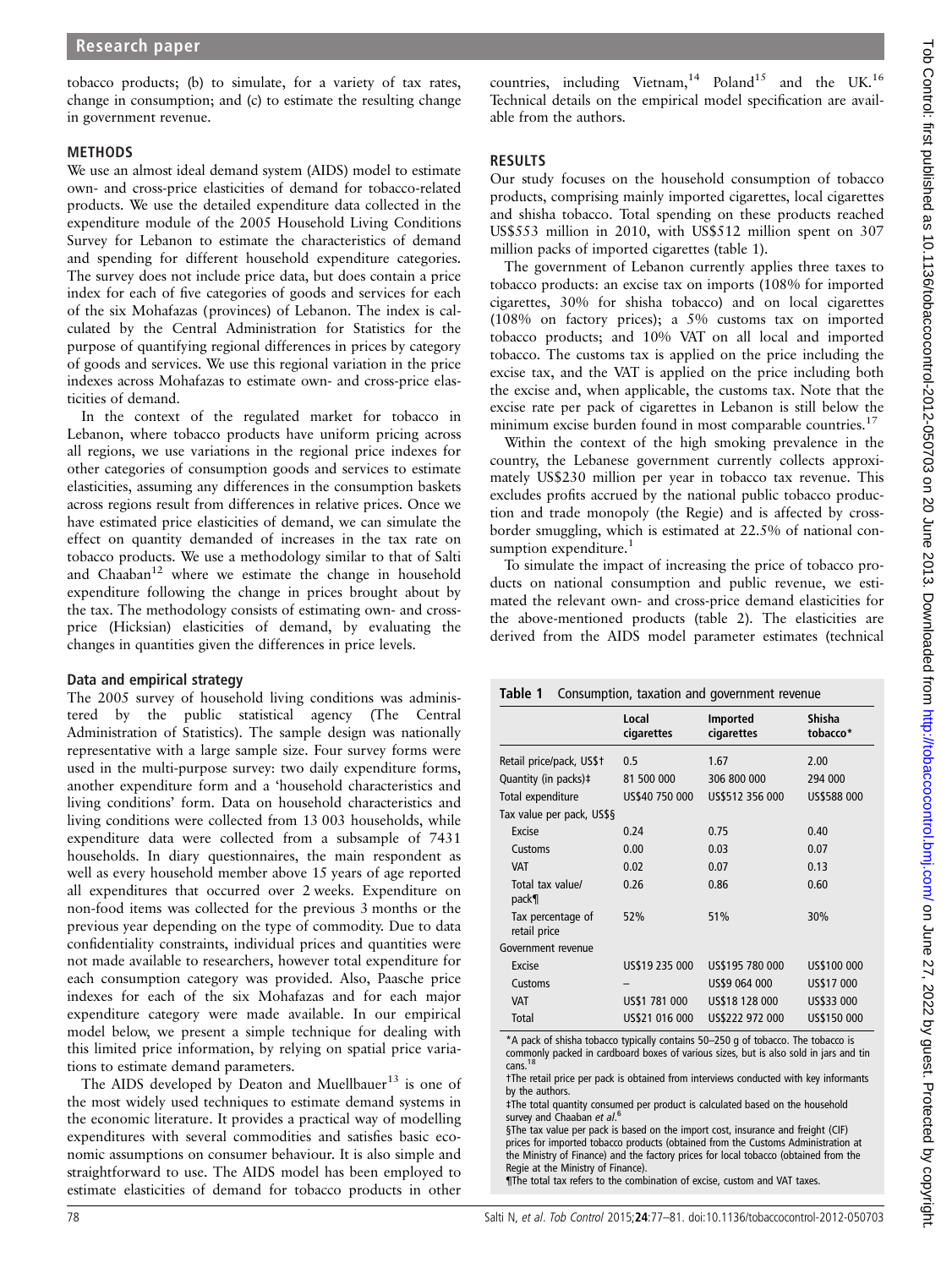Table 2 Estimated own- and cross-price elasticities of demand for tobacco products in Lebanon

|                                         | Local<br>cigarettes           | Imported<br>cigarettes | <b>Shisha</b><br>tobacco |
|-----------------------------------------|-------------------------------|------------------------|--------------------------|
| Local cigarettes<br>Imported cigarettes | $-1.54(0.045)$<br>0.13(0.005) | $-0.22$ (0.0138)       |                          |
| Shisha tobacco                          | $-0.37(0.054)$                | 0.15(0.009)            | $-1.45(0.007)$           |
| SD in parentheses.                      |                               |                        |                          |

details on the estimation are available from the authors). These elasticities are central to mapping the impact of higher prices on the quantities of packs consumed, and to incorporating the substitution possibilities that consumers might engage in across tobacco products. The AIDS model estimates Hicksian elasticities of demand, which, by definition, yield symmetrical crossprice elasticities. Our elasticity estimates are in line with international findings, $^7$  as we find that the own-price elasticity for imported cigarettes is −0.22 (ie, for every 10% increase in imported cigarette prices, quantity consumed would drop by 2.2%, which shows an inelastic relationship). This result is not very far from the estimated elasticities for Egypt<sup>19</sup> (−0.39) and Turkey<sup>20</sup> (−0.41). Other studies that have used an AIDS model to estimate elasticities found elasticities in the range of −0.76 (in Poland)<sup>15</sup> to  $-0.53$  (in Vietnam).<sup>14</sup>

Using these elasticities, we simulate the impact on tobacco consumption and government revenues of increasing taxes on tobacco products. To illustrate this, two reforms were chosen:

- $\blacktriangleright$  Raising the ad valorem excise tax by 50%
- ▸ Enacting a new per-pack excise tax, which could be earmarked for public health projects, as follows: US\$0.17/pack on local cigarettes, US\$1.00/pack on imported cigarettes, and US\$0.33/pack on shisha tobacco packs.

Given that increasing taxes would raise prices, we incorporate an extreme scenario of smuggling increasing by 100% (from 22.5% to 45% of consumption). This echoes government fears of cross-border smuggling into Lebanon from neighbouring countries where tobacco products are cheaper, especially Syria, following a local price increase. The scenarios are summarised in table 3.

Enacting the above tax reforms would lower the consumption of local cigarette by 93%, imported cigarettes by 7%, and shisha tobacco by 25.5% (table 4). The prices of imported cigarettes would increase from an average of US\$1.67/pack to around US\$3.2/pack, which would be more in line with international prices, with tax shares increasing from the current 50% to 73% of retail price for imported cigarettes.

| <b>Table 3</b> Simulation scenarios for increasing tobacco taxes |                                    |               |  |  |
|------------------------------------------------------------------|------------------------------------|---------------|--|--|
|                                                                  | % Increase in ad valorem tax rates |               |  |  |
| Local                                                            | Imported                           | <b>Shisha</b> |  |  |

|                                  | Local<br>cigarettes | importea<br>cigarettes | onisna<br>tobacco |
|----------------------------------|---------------------|------------------------|-------------------|
| Excise                           | 50%                 | 50%                    | 50%               |
| <b>Customs</b>                   |                     | 0%                     | 0%                |
| <b>VAT</b>                       | 0%                  | 0%                     | 0%                |
| New excise tax per<br>pack, US\$ | 0.17                | 1.00                   | 0.33              |
| Smuggling rate increase          |                     | 100%                   |                   |

# Table 4 Simulation results: impact on prices and consumption

|                                | Local<br>cigarettes | <b>Imported</b><br>cigarettes | <b>Shisha</b><br>tobacco |
|--------------------------------|---------------------|-------------------------------|--------------------------|
| Tax value per pack, US\$       |                     |                               |                          |
| Excise                         | 0.35                | 1.13                          | 0.60                     |
| Customs                        | 0.00                | 0.03                          | 0.07                     |
| <b>VAT</b>                     | 0.06                | 0.18                          | 0.19                     |
| New excise tax per pack        | 0.17                | 1.00                          | 0.33                     |
| Total tax value/pack           | 0.58                | 2.34                          | 1.19                     |
| Tax percentage of retail price | 72%                 | 73%                           | 44%                      |
| Retail price/pack, US\$        | 0.50                | 1.67                          | 2.00                     |
| Tax increase/pack, US\$        | 0.32                | 1.49                          | 0.59                     |
| New retail price, US\$         | 0.80                | 3.21                          | 2.67                     |
| % Change in price              | 61%                 | 92%                           | 34%                      |
| Change in consumption          |                     |                               |                          |
| Local cigarettes               | $-93.5%$            |                               |                          |
| Imported cigarettes            | $-7.0%$             |                               |                          |
| Shisha tobacco                 | $-25.5%$            |                               |                          |

## Tobacco consumption among young adults

We also estimate the price elasticities of demand for young adults. Since consumption expenditure data are reported only at the household level, we estimate the above demand equations for a subgroup defined as household heads aged 15–30. Our elasticities estimates show that the own-price elasticity for imported cigarettes among young adults is −0.28, compared to −0.22 for the overall population. This slight decrease indicates that young adults are slightly more price responsive than the rest of the Lebanese population. While the own-price elasticity for local cigarettes remains the same, the elasticity of shisha tobacco is much higher in absolute value among young adults (−2.17 compared to −1.45 as estimated above).

Our simulation suggests that consumption of local cigarettes among young adults would drop by 100% (compared to 93% for the entire population), that of imported cigarettes by 9% (compared to 7% overall), and that of shisha tobacco by 37% (26% overall). These simulation results indicate that young adults would reduce their tobacco consumption more than the overall Lebanese population.

## Impact on tax revenues

Given that prices increase more than consumption decreases, the net revenue impact on government finances is positive: increasing tobacco taxes would generate US\$127 million in additional public revenues, an increase of about 52% (table 5). This is despite the extreme scenario of a presumed doubling in smuggling activity as a result of higher prices.

The tobacco tax reform would then operate on two levels: increasing the final price of tobacco products, and increasing the share of taxes in the final retail price. From a current average price of US\$1.67/pack for imported cigarettes, this reform would increase it to US\$3.2/pack, higher than in other comparable upper middle-income countries, which have an average price of US\$2.48, and closer to Turkey's average price of US  $$3.15<sup>21</sup>$  There is definitely still some room to increase prices even more (for example, closer to higher-income countries' average of US\$5/pack). Our simulations show that a US\$5/pack price for imported cigarettes would lower consumption by almost 20%.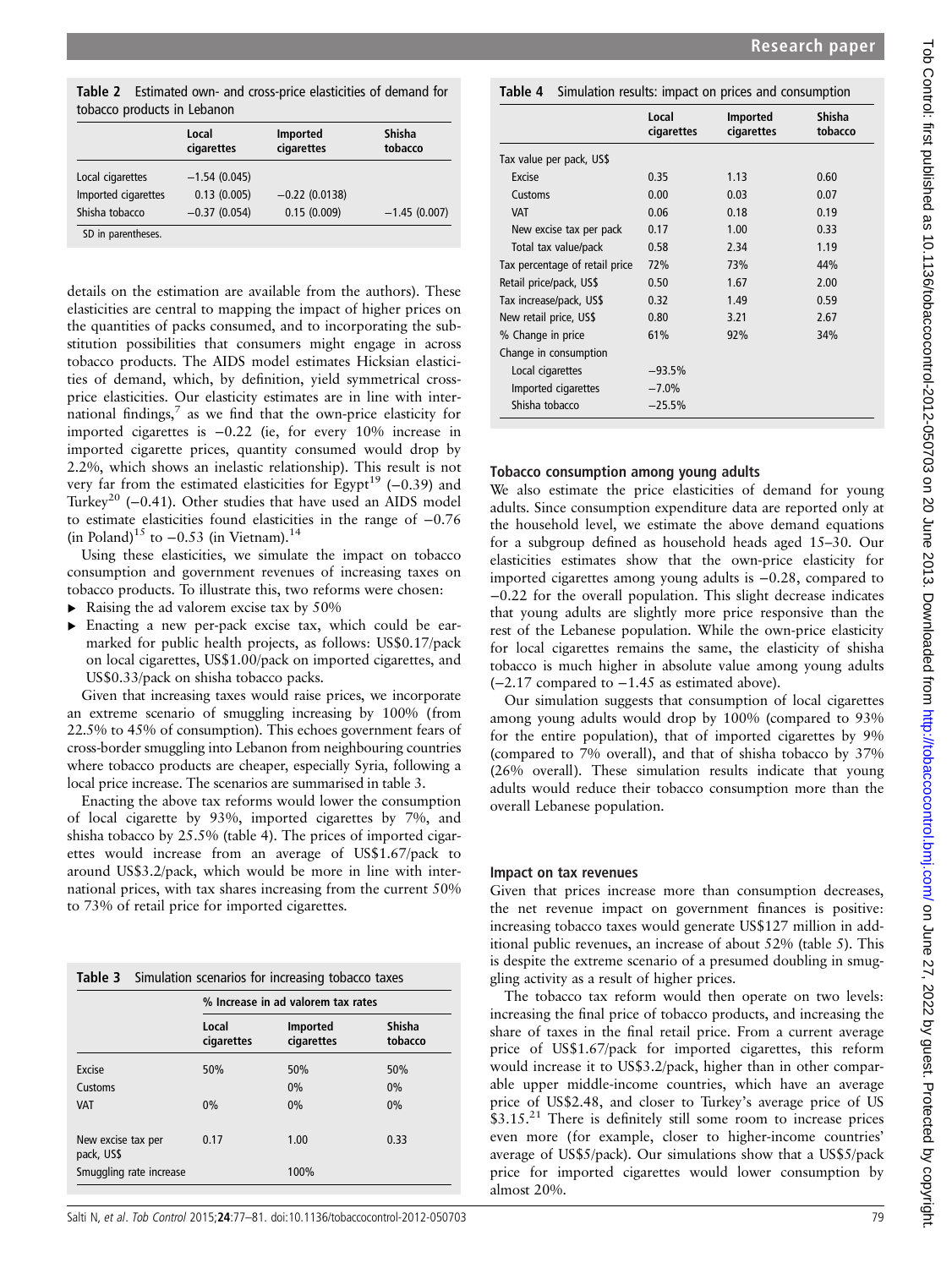#### Table 5 Simulation results and impact on government revenue

|                                                                    | Local cigarettes | Imported cigarettes | Shisha tobacco |
|--------------------------------------------------------------------|------------------|---------------------|----------------|
| Smuggling rate (% consumption)                                     |                  | 45%                 | 45%            |
| Government revenues                                                |                  |                     |                |
| Excise                                                             | US\$1 881 000    | US\$176 659 000     | US\$72 000     |
| Customs                                                            | $\qquad \qquad$  | US\$5 452 000       | US\$8000       |
| <b>VAT</b>                                                         | US\$304 000      | US\$28 571 000      | US\$23 000     |
| New tax per pack                                                   | US\$903 000      | US\$156 874 000     | US\$40 000     |
| Total                                                              | US\$3 089 000    | US\$367 557 000     | US\$143 000    |
| Change in government revenues                                      | (US\$17 927 000) | US\$144 585 000     | (US\$7000)     |
| Change in government revenues                                      | $-85%$           | 65%                 | $-4%$          |
| Total change in government revenues from all tobacco products      | US\$126 651 000  |                     |                |
| Percentage change in government revenues from all tobacco products | 52%              |                     |                |

Regarding the tax burden, the suggested tax reform would increase the share of taxes of the average retail price for imported cigarettes from 51% to 73%, a ratio much higher than in upper middle-income (54%) and high-income countries  $(63%)$ , and equal to the rate applied in Turkey.<sup>20</sup>

### **DISCUSSION**

Taxation of tobacco products has been shown to be an effective tool for controlling tobacco use. Article 6 of the Framework Convention on Tobacco Control requires ratifying countries to consider taxation as one of the national strategies of tobacco control. Despite the fact that Lebanon has recently implemented a tobacco control policy, increasing taxation is absent from the policy agenda, and tobacco products are very cheap. Research on tobacco industry documents suggests that transnational tobacco companies in Lebanon have lobbied over an extended period of time to influence tobacco taxation policy.<sup>22</sup> Many of the arguments against increasing taxes encourage fears of increased smuggling, $23$  when in fact much evidence suggests that the tobacco industry is actually complicit in smuggling.<sup>24</sup>

This study shows that a reduction in consumption will result from an increase in price, and that younger households are more sensitive to price increases, corroborating other evidence on the effectiveness of increased taxes in limiting consumption among youth. $25$  We also find a positive net impact on government revenue (increasing by 52%) despite an assumption of doubling in smuggling. The results are qualitatively similar to the findings from other simulations of the effect of taxing tobacco.19 20 26

### Limitations

Application of the AIDS model to our data has some limitations. As stated earlier, our elasticities are estimated assuming any differences in the consumption baskets across regions result from differences in relative prices, and the underlying demand function is assumed to be the same for all households within a province. It should also be noted that our model relies on a short-term framework, where we focus on the direct effects of a rise in prices on household demand. Incorporating other effects would require detailed data on the income and saving patterns of households, in addition to specific assumptions on how increased government revenue from the tax would affect households' incomes and overall expenditures. We cannot incorporate these effects in our analysis, as we do not have data on household income and saving. For this, we assume that households'

nominal income is fixed in the simulation period. This assumption, similarly used by Bibi and Duclos<sup>27</sup> in their analysis of indirect tax reforms in Tunisia, is not too constraining as we are chiefly interested in the short-term consumption effects of a change in the price of tobacco products.

Because the data are at the household level, we are unable to identify individual smokers in the household or therefore to consider the household level of consumption of tobacco products. By the same token, we do not know the age of smokers. Instead, we identify youth as those households where the household head is young (aged 15–30).

The expenditure data do not provide information on tobacco products consumed at other commercial establishments such as restaurants and cafes. Our measures of spending on shisha tobacco are therefore likely an underestimate the total spending on shisha tobacco by households.

## **CONCLUSION**

This is the first study that provides evidence for the effectiveness of increasing taxation on tobacco products in Lebanon. The estimated elasticities indicate that the demand for imported cigarettes is price inelastic, and that locally produced cigarettes and shisha tobacco are substitutes for imported cigarettes. Therefore, a policy of increasing taxes on all tobacco products would lead to a reduction in consumption and, because most tobacco products are imported, an increase in government revenues. These findings can be used in a campaign to encourage the Lebanese government to increase the tax on tobacco. Some of the funds raised through taxation could be used to finance tobacco control, prevention and cessation programmes.

## What this paper adds

- $\blacktriangleright$  This paper adds to the growing international evidence on the effectiveness of taxing tobacco products as a tobacco control strategy.
- $\blacktriangleright$  This is the first research study to simulate increasing taxes in Lebanon, which would result in lower consumption and higher government revenue.
- It provides recommendations for action and crucial evidence to support a policy to increase taxation in Lebanon and other countries which are considering similar policies.